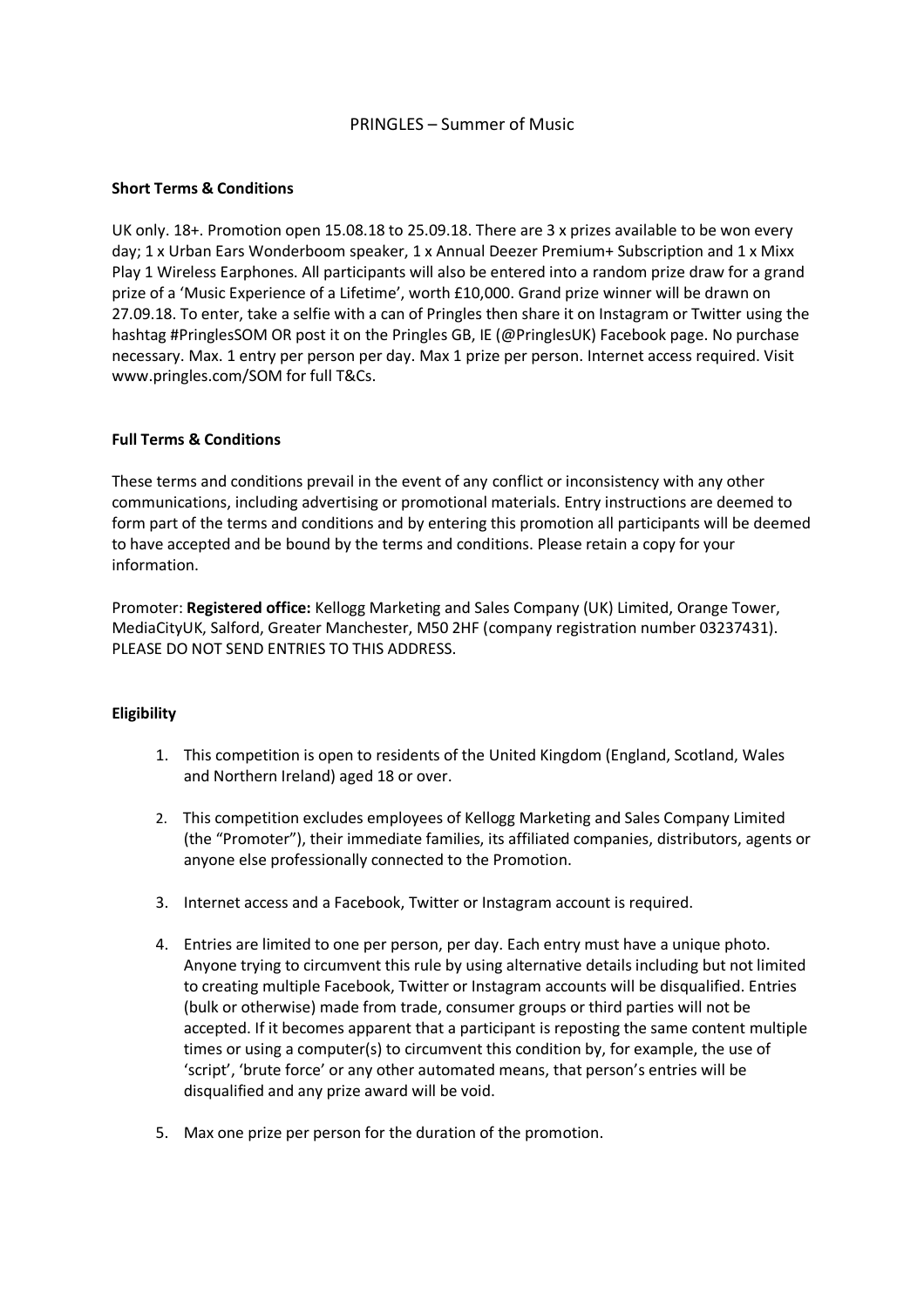### **Promotional Period**

6. The promotion is open from 00.01 15.08.2018 to 23:59 on 25.09.18.

### **Entry Requirements**

- 7. Entrants are required to take a selfie with a Pringles can, then share it with us via either:
	- a. FACEBOOK Posting their picture on the Pringles Facebook page (@PringlesUK) OR
	- b. INSTAGRAM Posting their picture with the hashtag #PringlesSOM OR
	- c. TWITTER Tweeting their picture with the hashtag #PringlesSOM
- 8. Entrants who do not give correct details or those who make an entry on someone else's behalf will be disqualified, at the Promoter's discretion.
- 9. In order for their entries to be accepted, entrants must have an open Facebook, Twitter or Instagram profile. Entries from private profiles that cannot be seen cannot be accepted.
- 10. Numerous factors outside the control of the Promoter may interfere with the operation of Facebook, Twitter or Instagram. The Promoter does not therefore guarantee continuous, uninterrupted or secure access to any platform.
- 11. Incomplete, illegible, misdirected or late entries will not be accepted. Proof of sending will not be accepted as proof of delivery. The Promoter takes no responsibility for entries delayed, incomplete or lost due to technical reasons or otherwise.
- 12. Unique entries only will be accepted. Any person trying to enter the same content on Facebook, Twitter or Instagram more than once will be disqualified.
- 13. The Promoter monitors responses to this Promotion and if any responses or any previous posts made by an entrant are, or could be regarded as, being disrespectful towards other members of the Facebook, Twitter or Instagram community, or which contain anything which is likely to, or could cause offence or distress will be removed from the Promotion. As someone who enters the promotion, your use on Facebook, Twitter and Instagram is subject to the terms and conditions located here:

Facebook: https://www.facebook.com/terms Twitter: https://twitter.com/tos Instagram: https://help.instagram.com/478745558852511

- 14. Participants' entries will be deemed invalid if any post
	- a. contains defamatory, malicious, indecent or other inappropriate content;
	- b. includes the names of any individual without their express permission; or
	- c. in the reasonable opinion of the Promoter, causes any widespread or serious offense (taking into account prevailing community views or standards).
- 15. By participating in the promotion, the entrants licence and grant the Promoter an exclusive, royalty free, perpetual, worldwide, irrevocable and sub-licensable right to use, reproduce, modify, adapt, publish and display such content for any purpose in any media, without compensation, restriction on use, attribution or liability. Participants agree not to assert any moral rights in relation to such use where the moral rights in respect of the content are theirs to assert. Participants warrant that the materials contain no copyright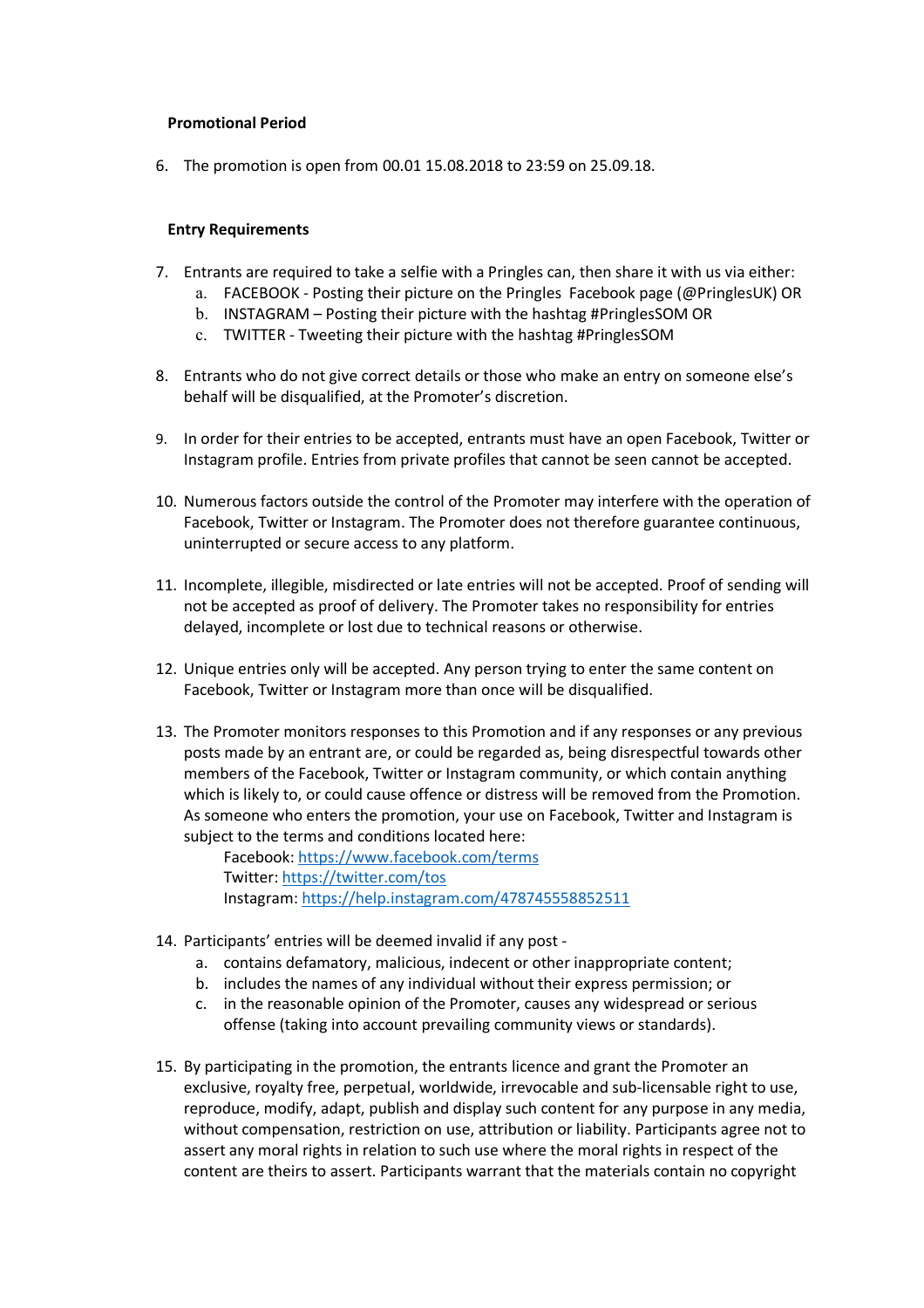materials, are their original works, have not been copied, in whole or in part, from any third party and they have full authority to grant these rights. Participants also warrant that any person featured has given their express permission and/or any child (under 16 years) has parental or guardian consent.

#### **Prizes**

- 16. For the duration of the promotion, there is 1 x Music Experience of a Lifetime, 42 x Urban Ears Wonderboom Speakers, 42 x Annual Deezer Premium+ Subscriptions and 42 x Mixx Play 1 Wireless Earphones available to be won.
- 17. Prizes are awarded randomly and cannot be changed.
- 18. No cash or other alternative prizes are available in whole or in part, except that in the event of circumstances outside of its control, the Promoter reserves the right to substitute a similar prize of equal or greater value at the Promoter's discretion.
- 19. The prizes in whole or in part are non-transferable.
- 20. Please allow up to 90 calendar days for delivery of the speakers and earphones prizes, although the Promoter will endeavour to send these out within 28 calendar days of winning.
- 21. The Deezer prizes will be delivered electronically as codes, redeemable online. Deezer codes will be valid until 28.02.2019. For the avoidance of doubt, winners will not be able to redeem their Deezer codes after this date. Existing or past Deezer Premium+ users are not eligible to claim. Cannot be used if the user has already claimed a free trial or any other promotional offer.
- 22. Urban Ears and Mixx are not participants or sponsors in this promotion and prize giveaway.
- 23. The winner of the 'Music Experience of a Lifetime' prize will be given the opportunity to create a bespoke experience package that is perfect for them, up to the value of £10,000. The prize will be tailored to the winner, following a telephone conversation and the completion of a form to enable us to understand likes/dislikes. All Prizes are subject to availability and will be awarded at the discretion of the Promoter. All packages offered will be a minimum of two people travelling. The winner must be aged 18 years or over, however their guest(s) can be under 18 subject to the written consent of the parent or guardian of the guest(s) in question.

'Music Experience of a Lifetime' Prize Conditions:

- All experience locations and dates are subject to availability. Travel will be subject to flight and hotel availability at the date of booking the trip. The winner should notify the Promoter at least eight weeks in advance of his/her preferred dates for taking the trip.
- All travel must be completed before  $31<sup>st</sup>$  December 2019. There are no date restrictions throughout the year.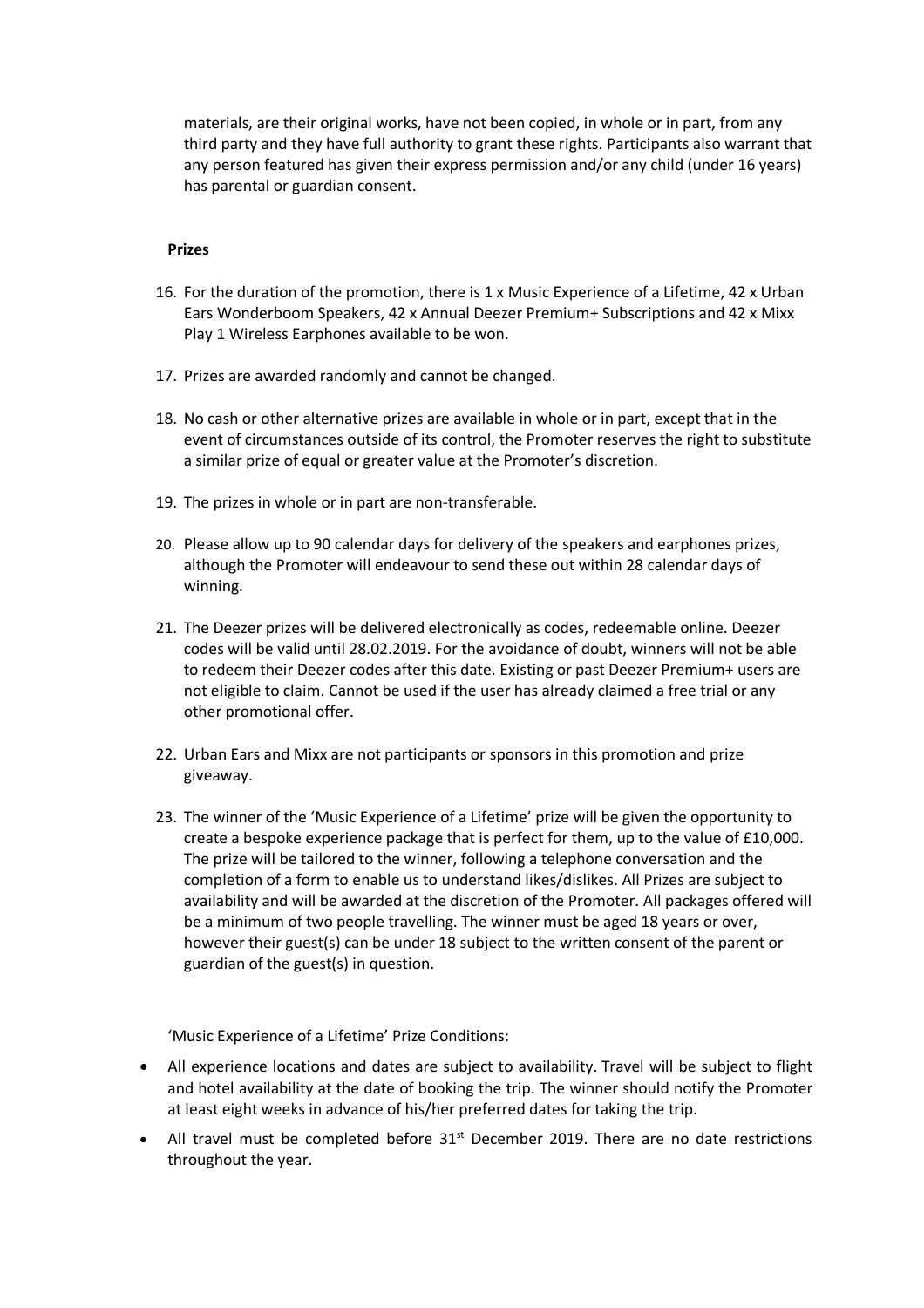- Extensions to the validity of the prize will not be allowed unless first authorised by the promotional agent.
- The Promoter or Cloud Nine will accept no responsibility for hotels / tours / transport companies etc. being withdrawn or amended. In the event of this, Cloud Nine will endeavour to offer a suitable alternative.
- All travel arrangements offered are at the discretion of Cloud Nine and the Promoter. Any requests relating to airport, airlines or hotels cannot be guaranteed.
- Any amendments made by the prize winner after the booking is confirmed is subject to the Promoter's discretion and may be subject to administration charges levied by the specific supplier
- Passports and Visas are the responsibility and at the cost of the prize winner. The Promoter or Cloud Nine shall not be held responsible if the prize winner or any of the travelling party failing to obtain the required travel documentation.
- There is no cash alternative or refund available for unused portions of the prize.
- For destinations outside the UK: Comprehensive travel insurance is included in the prize; however, it does not cover pre-existing medical conditions. In the event that cover is not granted an equivalent cash allowance will be provided so adequate cover can be sought. This will be the prize winner's responsibility and proof of insurance will be required prior to departure.
- The prize winner and their party (where applicable) are responsible for and must comply with any health advice / regulations / inoculations required by any destination country. Any associated costs for this are the responsibility of the prize winner and their selected travelling party (where applicable).
- For the avoidance of doubt, the prize does not include travel to and from the home to the airport, gratuities, meals or other travel expenses unless otherwise stated, or any other costs of a personal nature not expressly stated for winner and guest.
- The final experience package offered will be at the discretion of the prize provider and the promoter.
- All experiences and travel are subject to availability
- The prize must be taken in full and within one trip. For the avoidance of doubt there is only one travel destination available for the winner and guest(s).
- There is a maximum allowance of £1000 that can be allocated towards spending money for the prize.
- Bookings must be made through Cloud Incentives Ltd, The Station, 7 High Street, Olney, Buckinghamshire, MK46 4EB (ABTA number: L9097)

# **Winner Selection and Notification**

- 24. A random prize draw will be performed by an independent third party at the beginning of each day for the previous day's entries.
- 25. All entries received between 00.01 and 23.59 will be entered into that day's prize draw.
- 26. There will be 1 x Urban Ears Wonderboom Speaker, 1 x Annual Deezer Premium+ Subscription and 1 x Mixx Play 1 Wireless Earphones available to be won every day between 15.08.2018 and 25.09.2018. After the close of the promotion, there will be one final draw on 27.09.2018 out of all non-winning entries for 1 x Music Experience of a Lifetime.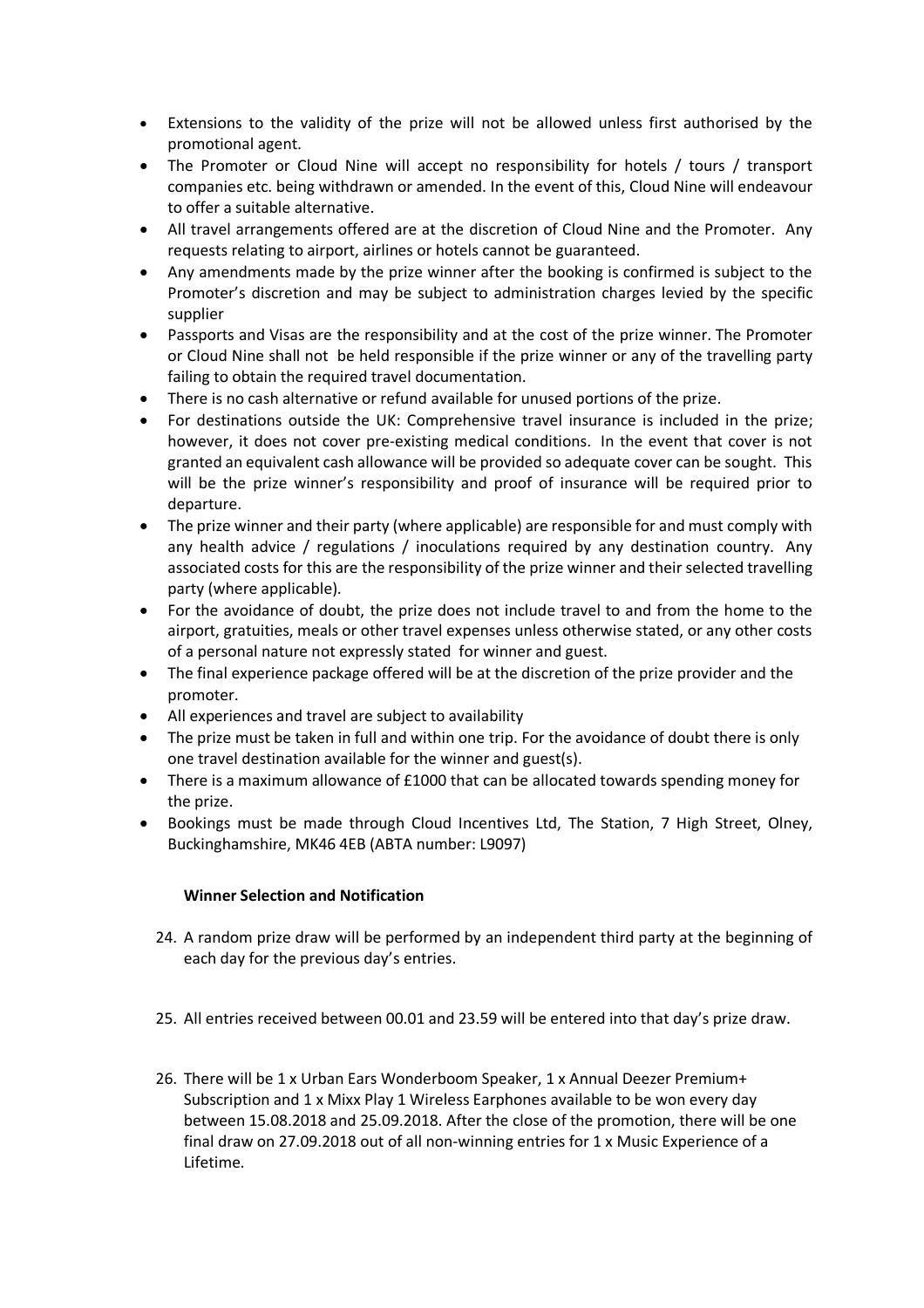- 27. Winners will be notified via Direct Message on Facebook, Twitter or Instagram within 24 hours of each draw and will be required to provide personal details to progress with prize fulfilment.
- 28. If the winners do not reply within 7 calendar days of initial contact, their prize will then be offered to a reserve winner who will also have been chosen during the random draw.

#### **General**

- 29. The Promoter is not responsible for the acts or default of third party suppliers, but will endeavour to resolve any issues that may arise.
- 30. The Promoter's decision is final with regard to all promotional matters.
- 31. If, for any reason, any aspect of this promotion is not capable of running as planned, including by reason of infection by computer virus, network failure, bugs, tampering, unauthorised intervention, fraud, technical failures or any other cause beyond the control of the Promoter which corrupts or affects the administration, security, fairness, integrity or proper conduct of this competition, the Promoter may in its sole discretion modify or suspend the competition or invalidate any affected entries. If an act, omission, event or circumstance occurs which is beyond the reasonable control of the Promoter and which prevents the Promoter from complying with these terms and conditions the Promoter will not be liable for any failure to perform or delay in performing its obligation.
- 32. The Promoter reserves the right to verify all entries including but not limited to asking for address and identity details, including proof of age (which they must provide within 7 calendar days) and to refuse to award a prize or withdraw prize entitlement, and/or refuse further participation in the promotion and disqualify the participant where there are reasonable grounds to believe there has been a breach of these terms and conditions or any instructions forming part of this promotion's entry requirements or otherwise, where a participant has gained unfair advantage in participating in the promotion or won using fraudulent means.
- 33. Winners agree to participate in any reasonable publicity required by the Promoter.
- 34. The Promoter and its associated agencies and companies will not be liable for any loss (including, without limitation, indirect, special or consequential loss or loss of profits), expense or damage which is suffered or sustained (whether or not arising from any person's negligence) in connection with this promotion or accepting or using the prize, except for any liability which cannot be excluded by law (including personal injury, death and fraud) in which case that liability is limited to the minimum allowable by law.
- 35. This promotion is in no way sponsored, endorsed or administered by, or associated with Facebook, Twitter or Instagram. By entering the promotion, all participants accept that they have no claim against Facebook, Twitter or Instagram. By entering the promotion, all participants agree to a complete liability release for Facebook, Twitter and Instagram.
- 36. If any of these clauses should be determined to be illegal, invalid or otherwise unenforceable then it shall be severed and deleted from these terms and conditions and the remaining clauses shall survive and remain in full force and effect.